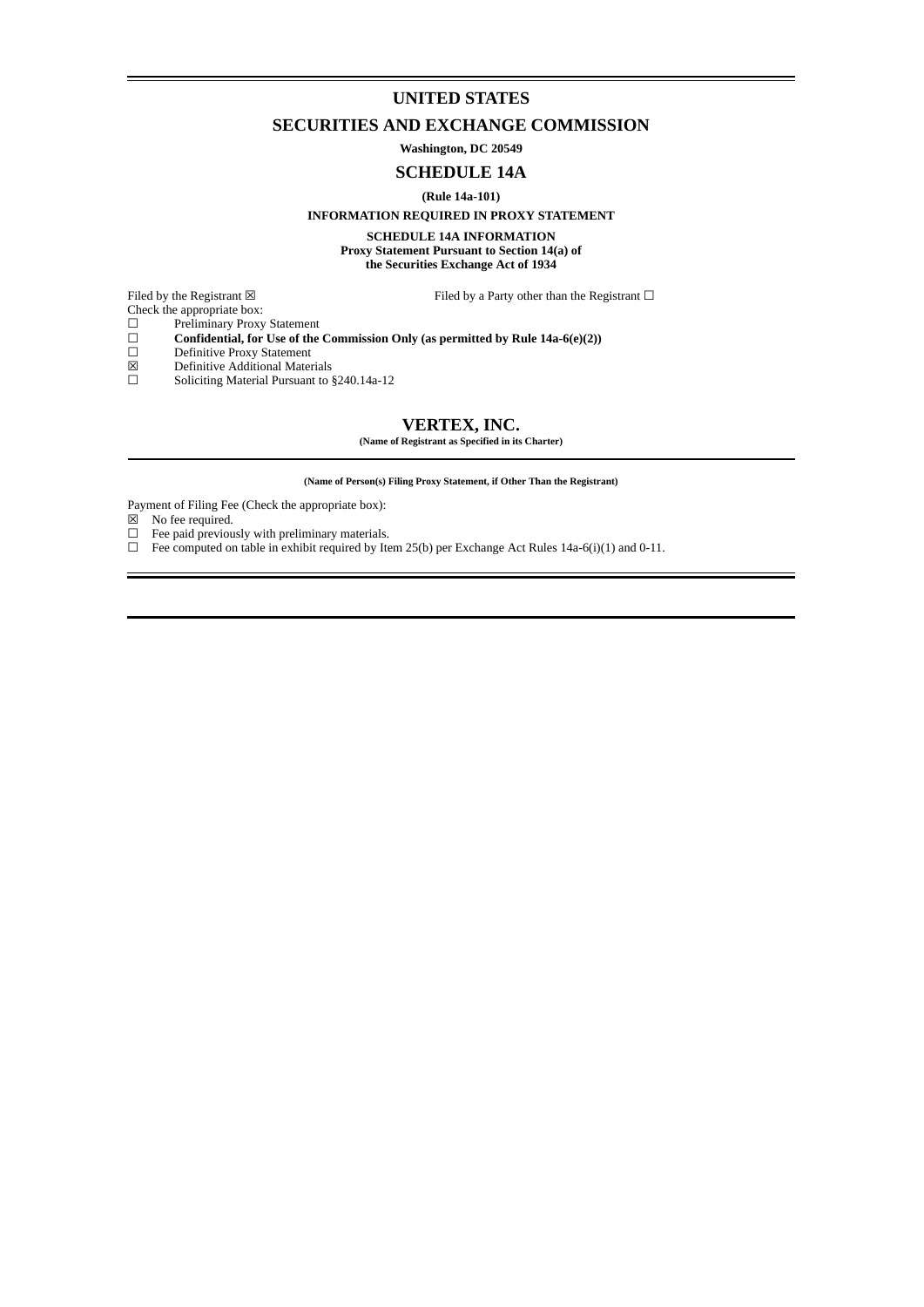| <b>WIVERTEX</b>           | <b>Shareowner Services</b><br>P.O. Box 64945                                                                                                       |                                                                                                                                                                                                                                                                                              |
|---------------------------|----------------------------------------------------------------------------------------------------------------------------------------------------|----------------------------------------------------------------------------------------------------------------------------------------------------------------------------------------------------------------------------------------------------------------------------------------------|
|                           | St. Paul, MN 55164-0945                                                                                                                            |                                                                                                                                                                                                                                                                                              |
|                           |                                                                                                                                                    |                                                                                                                                                                                                                                                                                              |
|                           |                                                                                                                                                    | Vote by Internet, Telephone or Mail<br>24 Hours a Day, 7 Days a Week                                                                                                                                                                                                                         |
|                           |                                                                                                                                                    | Your phone or Internet vote authorizes the named<br>proxies to vote your shares in the same manner as if<br>you marked, signed and returned your proxy card.                                                                                                                                 |
|                           |                                                                                                                                                    | INTERNET/MOBILE - www.proxydocs.com/verx                                                                                                                                                                                                                                                     |
|                           |                                                                                                                                                    | PHONE - 1-866-883-3382                                                                                                                                                                                                                                                                       |
|                           |                                                                                                                                                    | ⋊<br>MAIL - Mark, sign and date your proxy card and<br>return it in the postage-paid envelope provided<br>to be received no later than June 13, 2022.                                                                                                                                        |
|                           |                                                                                                                                                    | If you vote your proxy by Internet or by Telephone, you<br>do NOT need to mail back your Proxy Card.                                                                                                                                                                                         |
|                           |                                                                                                                                                    |                                                                                                                                                                                                                                                                                              |
|                           |                                                                                                                                                    |                                                                                                                                                                                                                                                                                              |
|                           |                                                                                                                                                    |                                                                                                                                                                                                                                                                                              |
|                           | $\triangledown$ Please detach here $\triangledown$                                                                                                 |                                                                                                                                                                                                                                                                                              |
|                           |                                                                                                                                                    |                                                                                                                                                                                                                                                                                              |
|                           |                                                                                                                                                    |                                                                                                                                                                                                                                                                                              |
|                           |                                                                                                                                                    |                                                                                                                                                                                                                                                                                              |
|                           |                                                                                                                                                    |                                                                                                                                                                                                                                                                                              |
| 1. Election of directors: | The Board of Directors Recommends a Vote FOR Items 1 and 2.<br>01 J. Richard Stamm<br>02 Philip Saunders                                           | Vote FOR<br>Vote WITHHELD<br>all nominees<br>from all nominees<br>(except as marked)                                                                                                                                                                                                         |
|                           | (Instructions: To withhold authority to vote for any indicated nominee,                                                                            |                                                                                                                                                                                                                                                                                              |
|                           | write the number(s) of the nominee(s) in the box provided to the right.)<br>2. The ratification of the appointment of Crowe LLP as our Independent |                                                                                                                                                                                                                                                                                              |
| December 31, 2022.        | registered public accounting firm for the fiscal year ending                                                                                       | For<br>Against<br>Abstain                                                                                                                                                                                                                                                                    |
| <b>BOARD RECOMMENDS.</b>  |                                                                                                                                                    | THIS PROXY WHEN PROPERLY EXECUTED WILL BE VOTED AS DIRECTED OR, IF NO DIRECTION IS GIVEN, WILL BE VOTED AS THE                                                                                                                                                                               |
|                           | Address Change? Mark box, sign, and indicate changes below:                                                                                        |                                                                                                                                                                                                                                                                                              |
|                           |                                                                                                                                                    | Date                                                                                                                                                                                                                                                                                         |
|                           |                                                                                                                                                    |                                                                                                                                                                                                                                                                                              |
|                           |                                                                                                                                                    | Signature(s) in Box<br>Please sign exactly as your name(s) appears on Proxy. If held<br>in joint tenancy, all persons should sign. Trustees, administra-<br>tors, etc., should include title and authority. Corporations<br>should provide full name of corpor<br>officer signing the Proxy. |
|                           |                                                                                                                                                    |                                                                                                                                                                                                                                                                                              |
|                           |                                                                                                                                                    |                                                                                                                                                                                                                                                                                              |

,我们也不会有什么?""我们不会有什么?""我们不会有什么?""我们不会有什么?""我们不会有什么?""我们不会有什么?""我们不会有什么?""我们不会有什么?

**College**